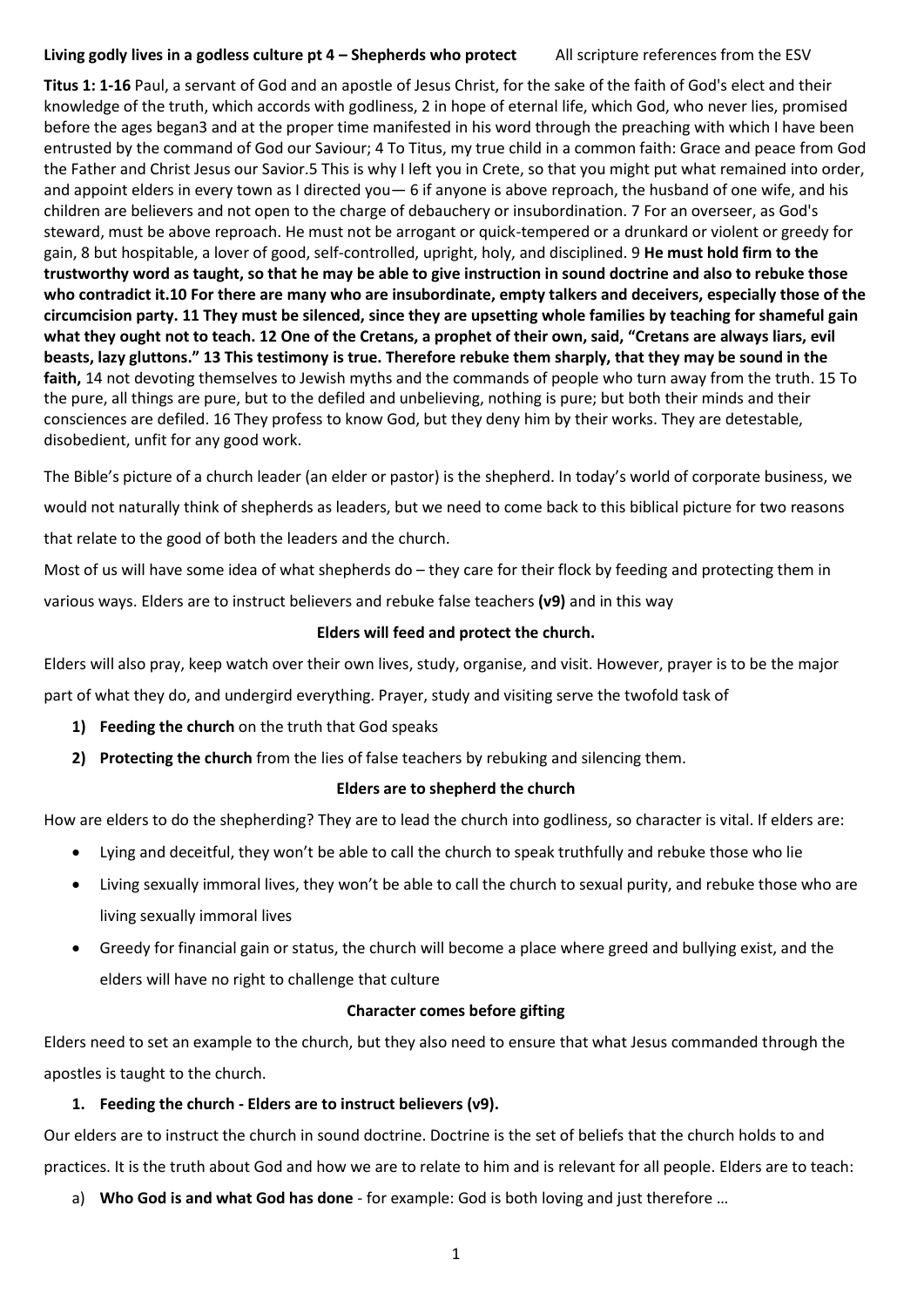- His justice demands that sinners be punished, and as all sin against him is eternal, so the punishment for sin is eternal death.
- God's love, however, drives him to rescue sinners from this eternal death. He sets his love on people and chooses not to hold their sin against them. Instead, he chooses to forgive and adopt them into his family.
- The only way he can do that is by satisfying his own justice himself which he did through coming himself to die the eternal death our sins deserve.

The death of Jesus was God loving his people and satisfying his own justice so that sinners could be put right with God.

- **b) What we are to do in response to who God is and what God has done –** for example:
- God requires us to stop trying to make ourselves good enough for him to accept us
- We are to put our trust in Jesus alone to make us right with God and to stop our rebellion against him Doctrine must be taught, but it must be the right doctrine (**sound doctrine v9**). Paul uses a word from medicine to show that what the elders teach and what the church believes needs to be healthy. If we feed our souls on doctrine that is unhealthy, then our lives will be unhealthy like those of the people of Crete, when Titus was there. Where does healthy doctrine come from? Paul says elders must **'hold firm to the trustworthy word as taught' (v9)** The trustworthy word is the Gospel of Jesus Christ that the apostles of Jesus taught and preserved in writing for us. It is the Bible, where we discover the truth about God, who he is and what he has done, and how we are to respond. This alone is the book on which we build our doctrine.

#### **This word is trustworthy because it comes from God, who never lies (v2).**

#### **2. Protecting the church - Elders are to rebuke false teachers (v9)**

The church in every age has had false teachers, both inside and outside. They contradict the message that Jesus has given though the apostles, saying things that may appear to be from the Bible but actually contradict the gospel. Elders must deal with them by identifying, exposing and silencing them, and Paul shows how to do this in **vv10-11**. False teachers can be identified by looking at:

- **i. How they relate to authority** they are insubordinate **(v10),** and will not submit to the authority of the apostolic message to the church, which comes from Jesus. If someone comes to the church and starts twisting the message of the Bible to say something that it doesn't say, they are a false teacher.
- **ii.** What they say about salvation in Paul's day some Jewish Christian believers taught that to be saved required faith in Jesus **and** circumcision **(v10).** These people were teaching a different message of salvation to the one Jesus had given Paul. If someone tells you that, to be saved, you need to confess your sin to a priest and pay penance, they are a false teacher because Jesus doesn't require that. Equally if anyone says that trusting in Jesus will make you healthy and wealthy, this is false teaching because Jesus did not say that.
- **iii.** The results of their teaching whole families were being upset (v11) and so were not living as Jesus wanted them to live, as we saw last week. If the teaching of elders is encouraging a life that doesn't mirror the life of Jesus, then they are false teachers.
- **iv. What motivates them**  the false teachers in Crete were motivated by money (**shameful gain v11**). If teachers just want to get wealth or status, or to satisfy pride, and their motivation isn't the glory of God and the good of God's people, then they are false teachers.